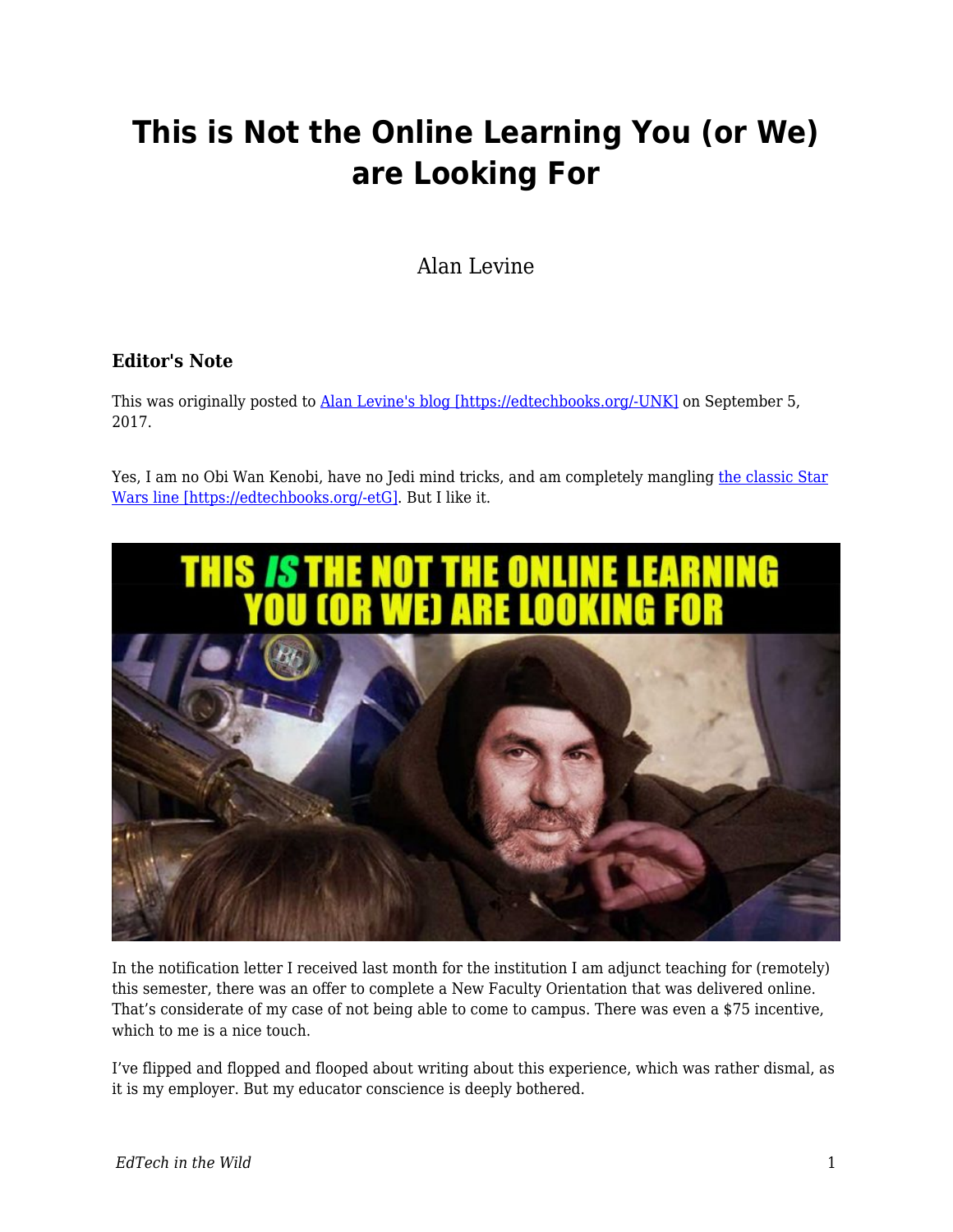So this online orientation was delivered through the LMS, Blackboard Learn. While I may have a reflex to bash the LMS, I've not seen the inside of one in a long time, and maybe never as a student.

While in total [critical agreement with Sean Michael Morris \[https://edtechbooks.org/-ViA\],](http://digitallearning.middcreate.net/instructional-design/reading-the-lms-against-the-backdrop-of-critical-pedagogy-part-one/) I'd say the design of such systems has a significant impact on the courses it pops out, somewhere behind all this is a person, an educator, maybe an instructional designer making choices about how to assemble them. And if they are good, they ought to be able to do some creative end arounds within the arcane structures there.

Again, my main complaint is not the dreaded LMS, but when I see this screen (it was a browser tab I left open and came back a day later), I have to scream that there is absolutely no excuse for a software, especially one that has been around this long, to present to a learner a red bannered ACCESS DENIED screen.

| <b>Access Denied</b>                      |                                                                                                                                                      |  |        |        |
|-------------------------------------------|------------------------------------------------------------------------------------------------------------------------------------------------------|--|--------|--------|
|                                           | Either you are not logged in or you do not have the appropriate privileges to perform this action. You may have access to other parts of the course. |  |        |        |
| Wednesday, August 30, 2017 7:06:29 PM EDT |                                                                                                                                                      |  |        |        |
|                                           |                                                                                                                                                      |  | Cancel | Log In |
|                                           |                                                                                                                                                      |  |        |        |

**This is abhorrent, repulsive, and wrong on every front.** Most modern web application systems like my bank, my insurance company, present warnings when my session is about time out, and if it does, will leave a human message, like

| Your session is about to end.                                                                                                                                                                  |                                                                  |            |    |  |  |  |  |
|------------------------------------------------------------------------------------------------------------------------------------------------------------------------------------------------|------------------------------------------------------------------|------------|----|--|--|--|--|
| You've been inactive for a while. For your security, we'll automatically sign you out in<br>approximately 1 minute. You may choose "Stay signed in" to continue or sign out if you're<br>done. |                                                                  |            |    |  |  |  |  |
| <b>Louisia Film Publication</b>                                                                                                                                                                | Gert Bakkers & HR                                                |            |    |  |  |  |  |
| Sign out                                                                                                                                                                                       | <b>Stay signed in</b>                                            |            | On |  |  |  |  |
| <b>NATIONAL PROPERTY</b>                                                                                                                                                                       | SAUSIES CHE ENTIRE                                               | 医内结束杆骨的骨折的 |    |  |  |  |  |
|                                                                                                                                                                                                | A humanly worded warning from my bank. Why can't an LMS do this? |            |    |  |  |  |  |

If I do not do anything, it lets me know "You've been signed out."

There is a huge difference between that and ACCESS DENIED. Huge. [I'm a human being damnit, my](https://youtu.be/N4ijDjKj4ZQ?t=1m13s)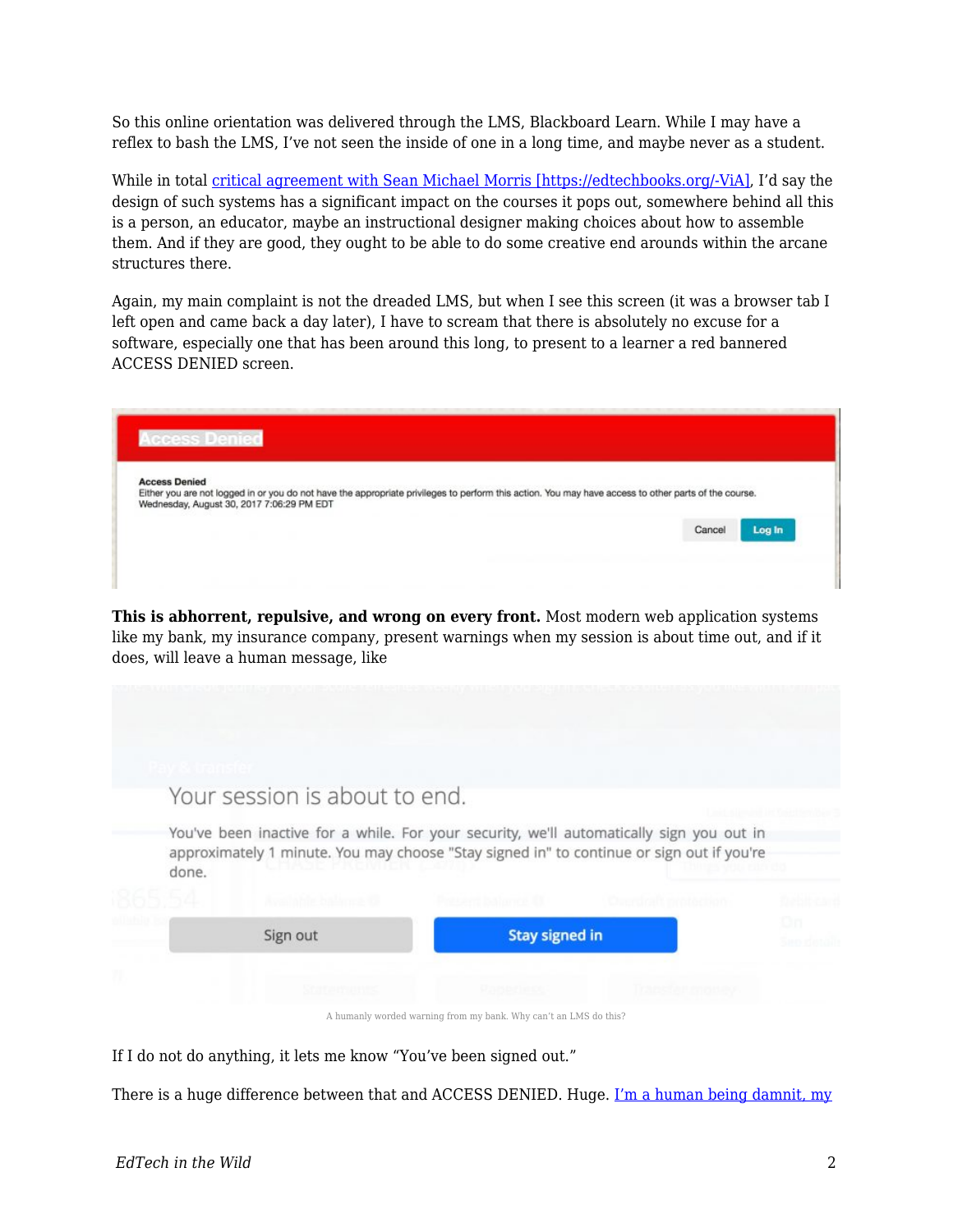#### [life has value \[https://edtechbooks.org/-DoH\]](https://youtu.be/N4ijDjKj4ZQ?t=1m13s).

Blackboard has been around about since the time my students were born, and they cannot do better human experience design than ACCESS DENIED?

I do not know if these screens are built into Blackboard or if it is the way it is locally set up, but this is wrong, vile on every level. What is a student new to online learning mean to feel upon seeing such a message?

But that's easy pickings for criticism.

What's equally bad is the "design" of this course (air quotes intentional).

Despite adding data tracking and more quiz tools, this Blackboard course I saw tells me the basic structure of the system has not evolved at all since I first saw it in the late 1990s.



Pixabay image by EsaRuitta shared into the public domain using Creative Commons CC0

It's folders of folders of [folders of…] of documents all the way down.

Each course is a storage device (easily disposed of), inside you find folders for units, modules, and inside a recursive directory structure of more content files. The course I saw had 10 folders or units, in each one was a page with a list of objectives, a content folder that contained only an index of links to Word documents, Powerpoint files, external web links. Then there was an "assessment" a multiple choice quiz.

This course was set up that I could not proceed to say unit 2 until I passed the quiz does unit 1.

Let me break down few things.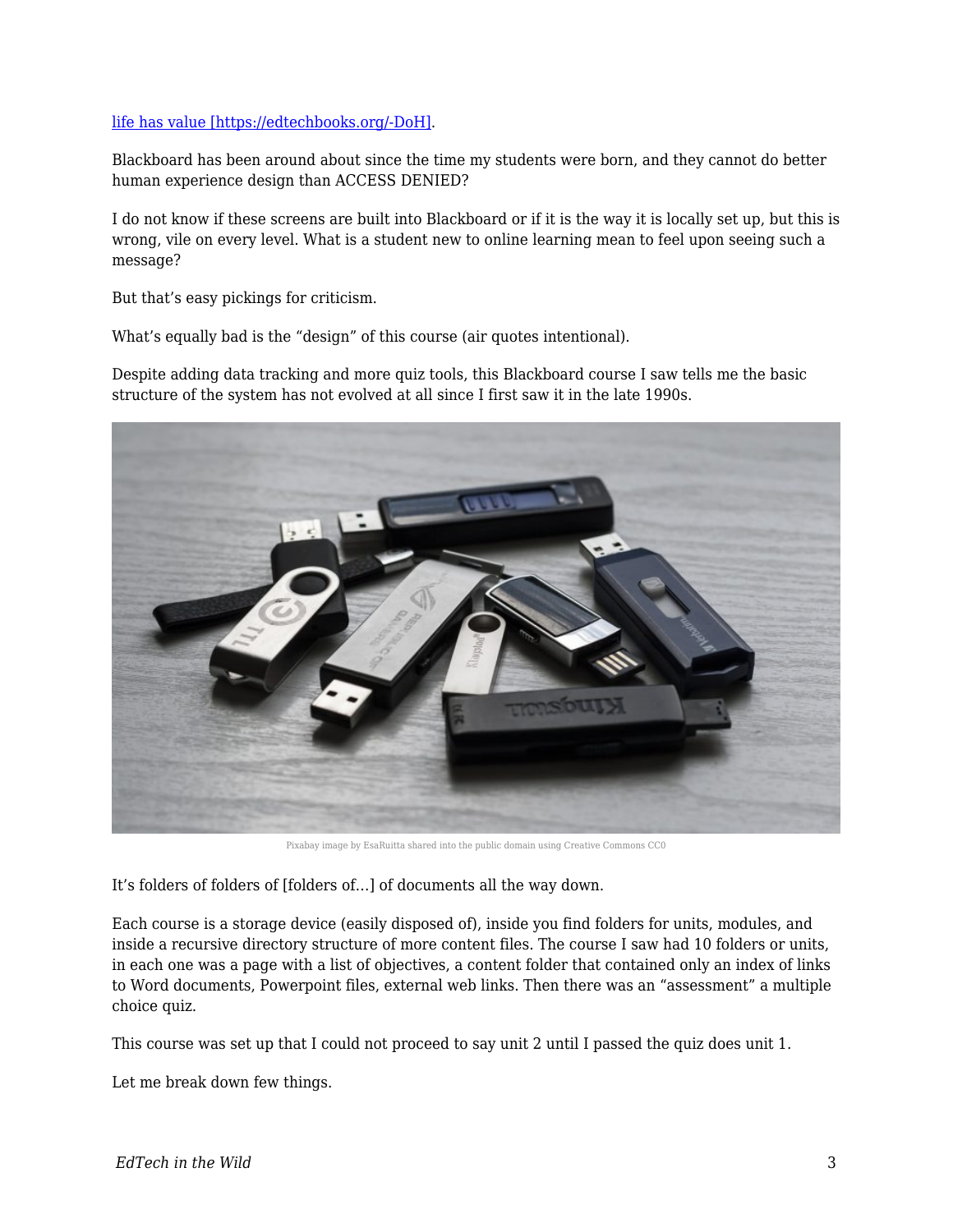# **I Don't Mind Objectives But…**

I fully accept that Objectives are useful when designing a course, like a sticky note that keeps you focused on how you design it. As a learner, I almost never look at them. First of all, they are not my objectives. They are the objectives of the course for me. Does the course care what I want to learn? Nope.

My objectives in taking a new faculty orientation might be:

- To learn more about the history, culture of the institution.
- To understand the students who attend it.
- To know resources, people who can support me as a teacher.
- To know other resources/departments I may need to use.

My objective is to be a great teacher and for my students to do exceptional work.

But the objectives of this New Faculty Orientation are really to tell me the names, locations, services of various administrative offices, to inform of policies. The opening unit did have some suggestions, quasi messages about teaching. The nine others had almost nothing to do with pedagogy.

# **It's Lonely Out in Online Learning Space**

This course had no voice, no character, no personality. And it treated me the same, there was nothing that acted like it was a person talking to me. It was really "Here are objectives, a pile of content, and you must pass the quizzes to proceed." This is brutal, content-centric, non-human, un-empathetic design.

There was nothing to connect the disparate pieces of content, to weave connections.

And mostly, there was no social/presence of others. I was drifting alone in online learning space.

The opening unit was the only one I actually even saw humans. It was a one hour video of a provost welcoming new faculty at an in person orientation. (I should add, that the intro to the unit said estimated completion time as 20-30 minutes yet the content was an hour long video. Do the math).

This is huge design flaw in online instruction, that a video of what is done in person would be effective to an online learner (I should add the video quality was such that I could barely hear the people in the audience).

### **Meaningless, Inane Assessments**

If you really want me to feel a sense of accomplishment in a course, for \*\*\*\*\*'s sake do not build it as a set of multiple choice questions that I can pass merely by analyzing the responses.

Frankly after sifting through that first unit, seeing that there were 9 more, I was ready to say fugggedaboudddit.

Then I had an idea. The end of unit "assessments" (which I will keep putting air quotes around) were 4-8 multiple choice questions. You had to pass them to move on to the next unit– by the way I find this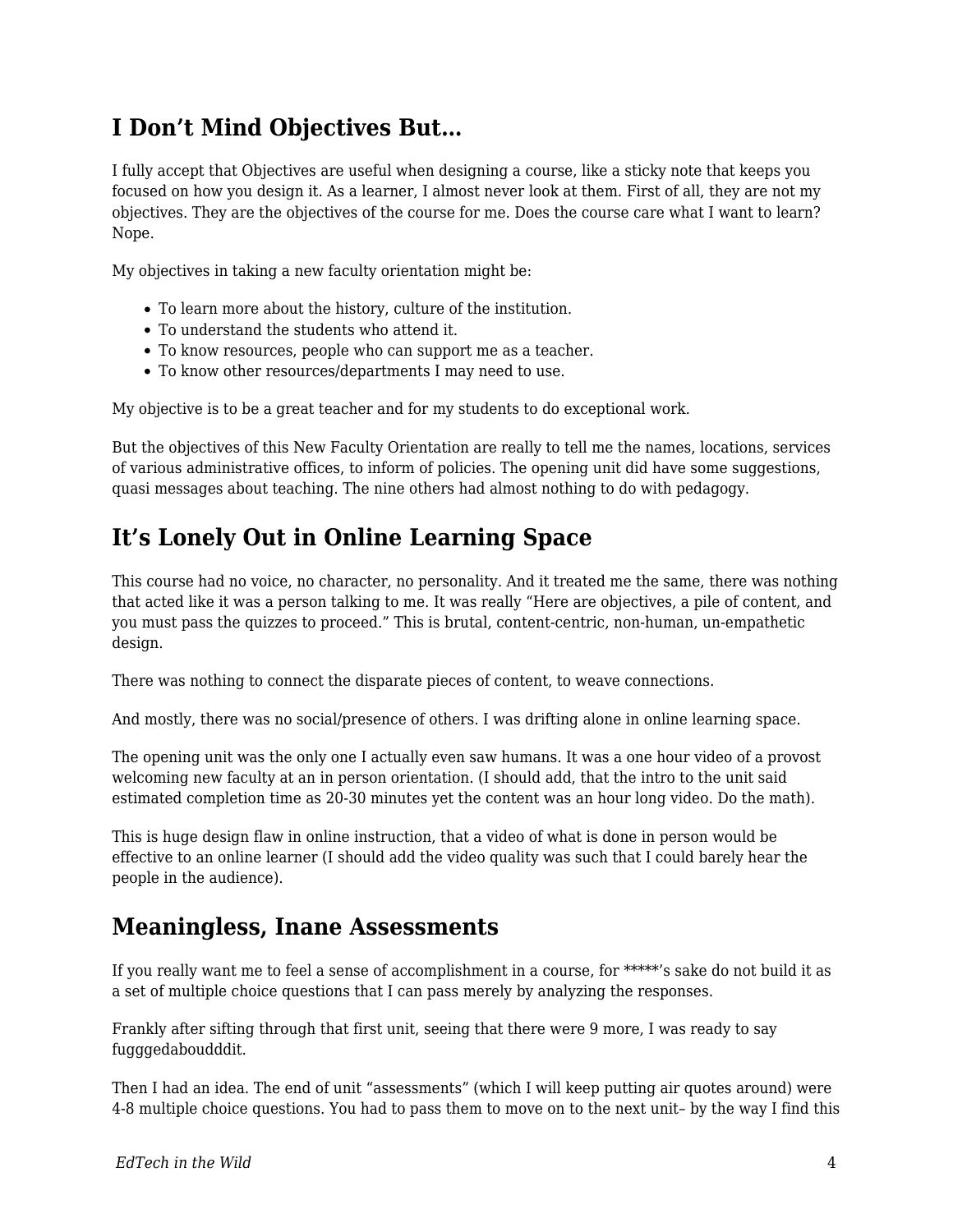lock step approach an insult to my intelligence, it's a method right out of the ways prisons operate.

When you submitted a quiz, it told you what you got right and wrong, and offers the chance to retake the quiz.

That's where my light bulb went BING. **I would do what any student would do.** Given this brutal instructional treatment, my objective now is to jump through the system hoops as quickly as possible to get back to doing something worthwhile.

**I decided to skip all the unit content, and go directly to the quizzes.** When I got my results, I wrote down on a piece of paper the correct answers, and retook the quiz.



In this way, I completed the entire course in about 75 minutes, while I ate dinner. I have always been skilled at multiple choice tests (is there a job where I can use this skill?), and in fact, without reviewing any content, I passed on the first time through the units on Instructional Computing, Ethics, and Affirmative Action.

These are the types of questions I could answer simply by discarding the obvious wrong ones or just applying logic.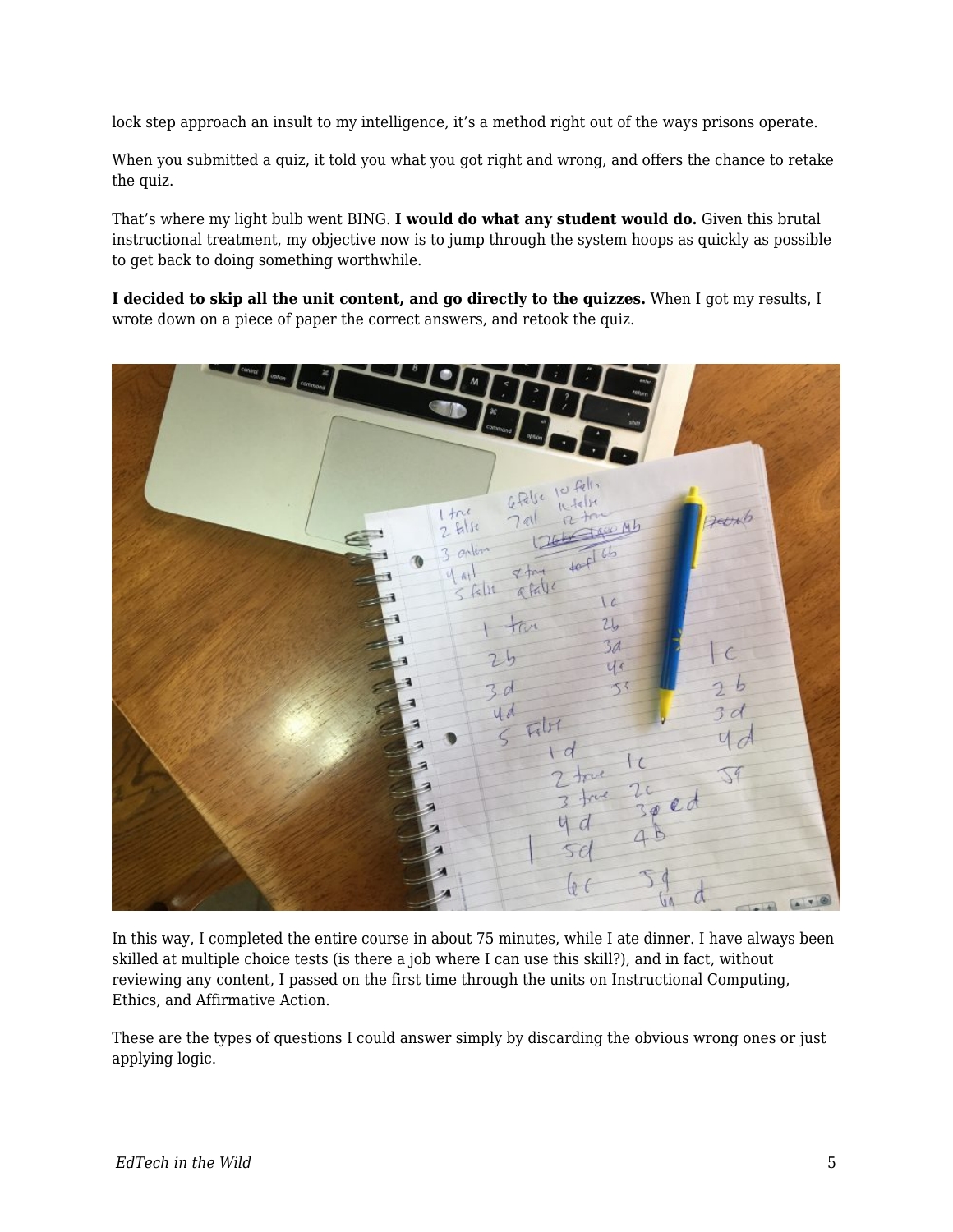### **QUESTION**

The goal of the student conduct process at is to punish students for breaking the law

◯ True

◯ False

### **QUESTION**

Adjuncts are permitted to accept gifts related to his/her official job duties.

True

False

## **QUESTION**

Who can I call to access my Email account?

a. The Office of Computer and Information Services

- b. The Office of Human Resources
- C. The Cafeteria
- d. The Athletics Department

These are obvious (well to me) terrible assessment questions. When I see these kinds of questions, it signals to me "This is a game" that they don't really care about what I have learned, they care about looking like they care about what I have learned. This assesses absolutely nothing.

When I lose respect for your "assessment", I lose respect for your content, and your objectives. It's not only disposable, this is completely worthless no matter how many charts and graphs you can generate from its data.